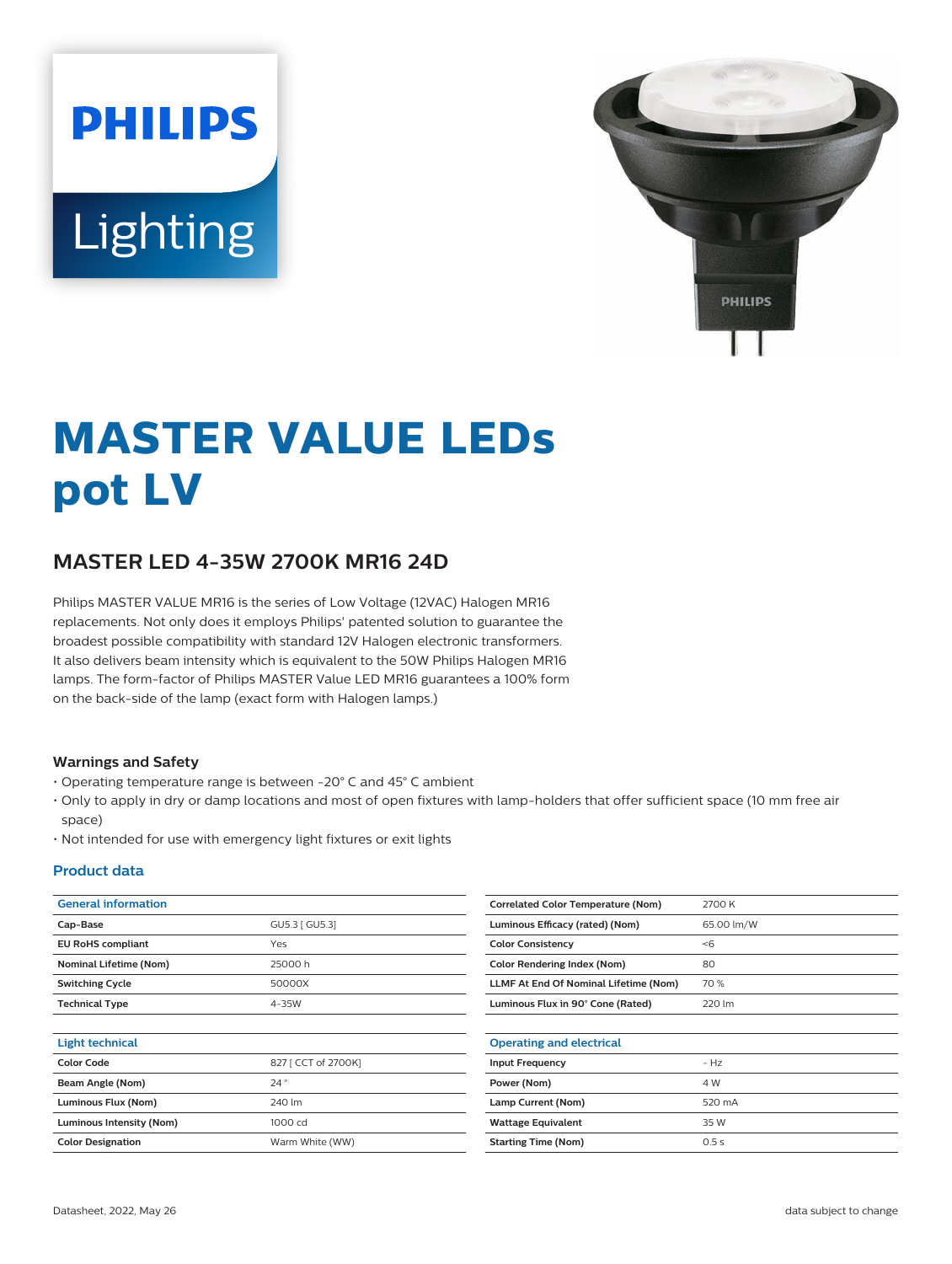## **MASTER VALUE LEDspot LV**

| Warm Up Time to 60% Light (Nom)     | instant full light |
|-------------------------------------|--------------------|
| Power Factor (Nom)                  | 0.7                |
| Voltage (Nom)                       | 12 V               |
|                                     |                    |
| <b>Temperature</b>                  |                    |
| T-Case Maximum (Nom)                | $65^{\circ}$ C     |
|                                     |                    |
| <b>Controls and dimming</b>         |                    |
| Dimmable                            | No                 |
|                                     |                    |
| <b>Mechanical and housing</b>       |                    |
| <b>Bulb Shape</b>                   | MR16 [ 2inch/50mm] |
|                                     |                    |
| <b>Approval and application</b>     |                    |
| <b>Suitable For Accent Lighting</b> | Yes                |

| Energy Consumption kWh/1000 h        | 4 kWh                           |
|--------------------------------------|---------------------------------|
|                                      |                                 |
| <b>Product data</b>                  |                                 |
| Full product code                    | 871869647619200                 |
| Order product name                   | MASTER LED 4-35W 2700K MR16 24D |
| <b>EAN/UPC - Product</b>             | 8718696476192                   |
| Order code                           | 929001147408                    |
| <b>Numerator - Quantity Per Pack</b> |                                 |
| Numerator - Packs per outer box      | 10                              |
| Material Nr. (12NC)                  | 929001147408                    |
| Net Weight (Piece)                   | $0.035$ kg                      |

#### **Dimensional drawing**



**MASTER LED 4-35W 2700K MR16 24D**

#### **Photometric data**

 $120^{\circ}$  \ 180° \ 120°





Datasheet, 2022, May 26 2 data subject to change